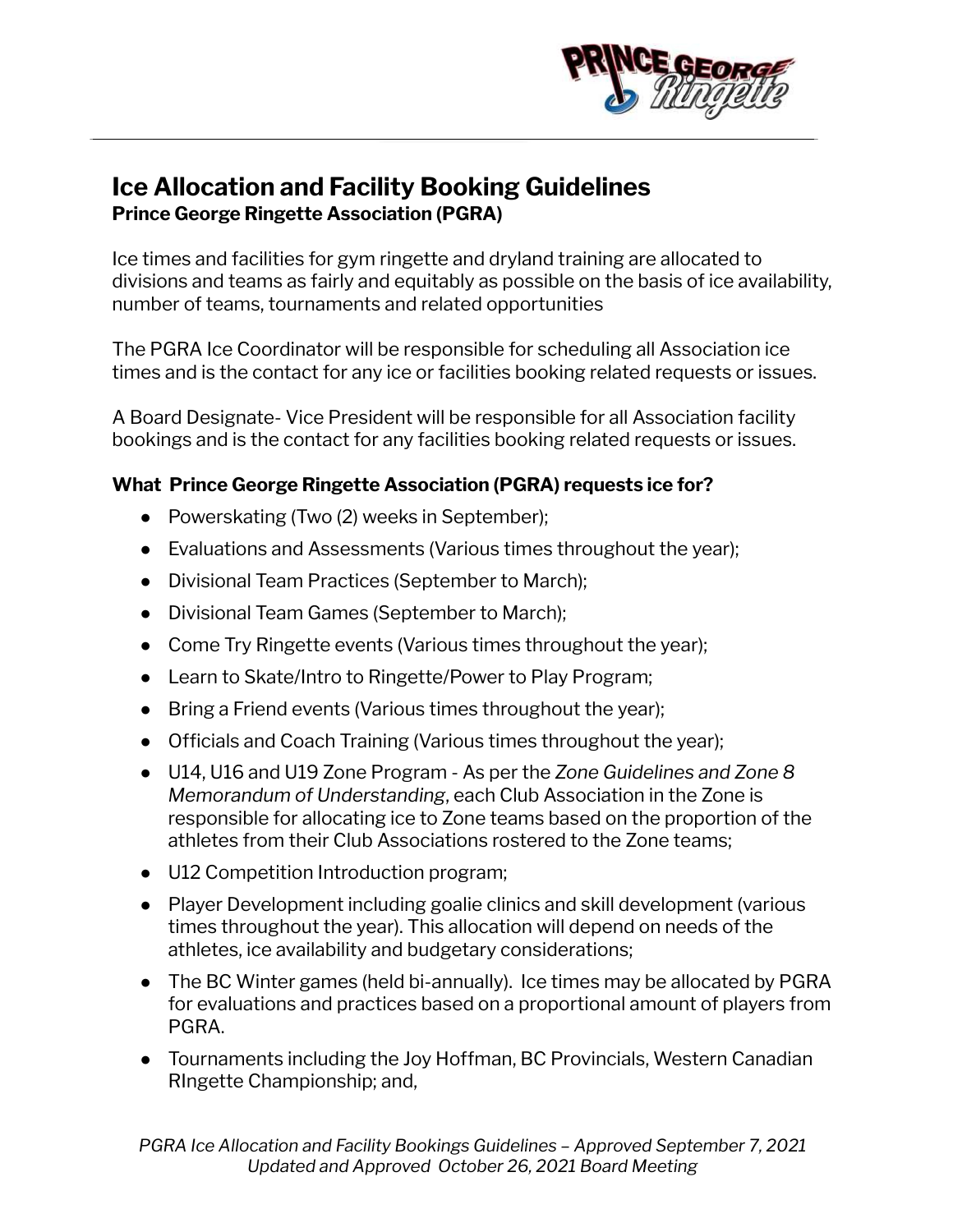● Exhibition games such as media and coach games.

#### **What the Prince George Ringette Association books facilities for?**

- **●** Gym Ringette;
- **●** Dryland Training;
- **●** Evaluations and Assessments; and,
- Meetings and Trainings.

### **Club Practice and Game Ice Allocations**

- While it is the intention to have a consistent schedule, Club practices may vary each week based on ice availability and no team is guaranteed the same practice day and time each week.
- $\bullet$  FUN1/2- on average there will be one (1) to two (2) ice times per week throughout the season that may be a mix of practices and games. These ice times will always be shared within the same division and allocated to earlier ice/gym times where possible.
- U10-U19- on average there will be a total of two (2) ice times per week throughout the season that may be a mix of practices and games.
- $\bullet$  18+- there will be a total of two (2) ice times per week throughout the season.
- $\bullet$  Adult Flex Ringette Program- there will be one (1) ice time per week.
- Ice times may be shared within the same division. There may be some exceptions during the season where ice times may be shared with an upper division with agreement from the team coaches.
- Games will be set by the teams during regular ice times. Notice needs to be given to the Officials Director ([officials@pgringette.ca\)](mailto:officials@pgringette.ca) for referees two weeks in advance of game time. Teams need to provide and organize minor officials.
- Ice times before 7:30am will be rotated between U12, U14, U16, and U19 Club teams.
- Ice times after 8:00pm will generally be reserved for U19, 18+ and the adult recreation teams.
- Facility commitments, school district breaks and statutory holidays may impact ice allocations.
- There may be exceptions to the above listed criteria.

## **Club Gym Ringette and Dryland Training**

● FUN 1/2- U19 Club and U14, U16, and U19 Zone teams- two (2) to three (3) sessions booked per month for gym ringette and dryland training at a location to be determined by PGRA.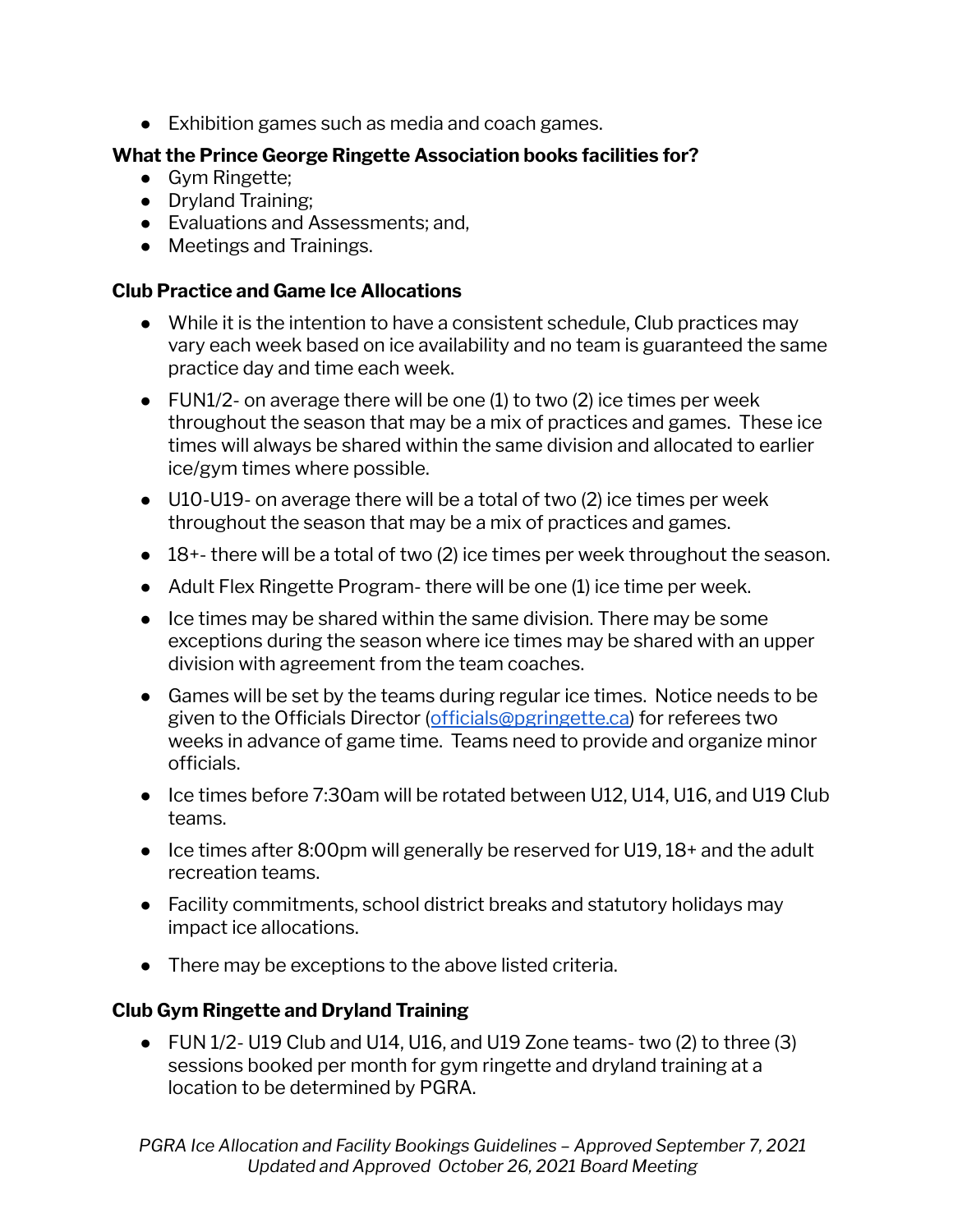• School district breaks, statutory holidays and facility commitments may impact allocations.

### **Zone Practice and Game Time Ice Allocations**

- Zone teams' practices and games will be allotted in the schedule to allow for players from Quesnel to attend practices and will be coordinated with ice time availability in Quesnel.
- $\bullet$  There will be one (1) to two (2) ice times per week depending on the proportion of players from each Association.
- $\bullet$  Ice times and dryland training may be shared with Club teams of the same/upper division with agreement from the team coaches.
- There may be exceptions.
- Games in Prince George will be set by the teams during regular ice times. Notice needs to be given to the Officials Director ([officials@pgringette.ca\)](mailto:officials@pgringette.ca) for referees two weeks in advance of game time. Teams need to provide and organize minor officials.
- Facility commitments, school district breaks, and statutory holidays may impact ice allocations.
- If a Zone team would like additional ice times in Prince George to what they have been allocated by PGRA during the regular season; the option is available to request additional ice times (through the Ice Coordinator) for an additional fee paid to the Association by the team.

#### **Ice Schedules**

Ice schedules will be posted up to one (1) month in advance on the PGRA website.

## **Facilities**

Ice may be booked at one of the City of Prince George facilities, a private arena (eg. Chad Staley Memorial Arena) or in an out of town community rink (eg. Fraser Lake). Dryland Training/Gym Ringette may be booked at different recreational facilities such as the City of Prince George facilities, the Northern Sports Centre, or School District 57 schools.

## **Team Contacts and Ice Requirements/Cancellations**

The Team Manager will be the contact for all ice requirements (e.g. communications, requests for changes or rescheduling icetime, etc.) and will advise the Ice Coordinator (*[ice@pgringette.ca](mailto:ice@pgringette.ca)*) or Facility Booking Board member [\(info@pgringette.ca\)](mailto:info@pgringette.ca) accordingly.